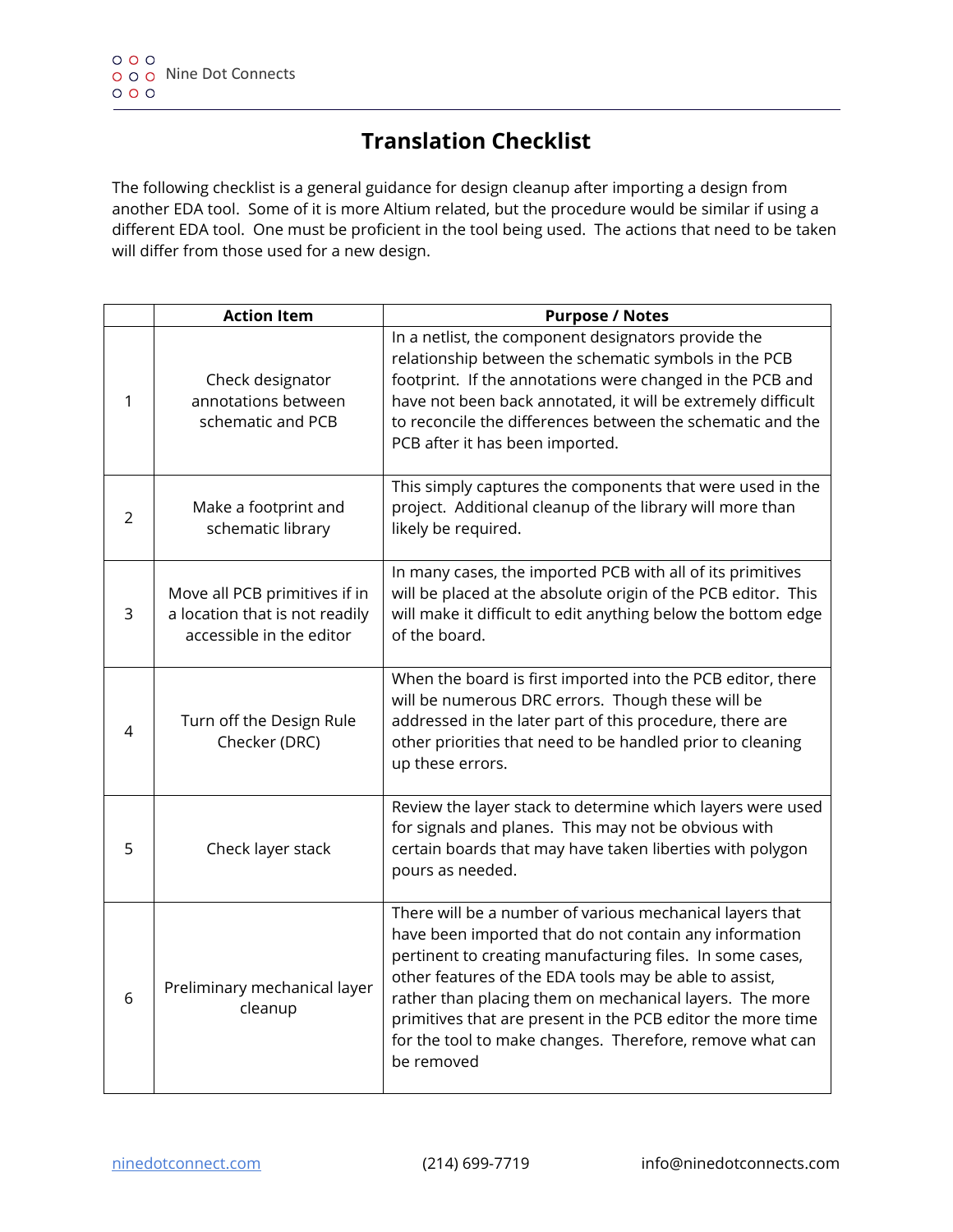| 7  | Resolve signal continuity<br>issues      | Though the DRC online checker may be disabled, this does<br>not mean that one cannot see the discontinuities in the<br>signals. Make sure that the connection lines (rat's nests)<br>are enabled. In many cases, the discontinuities will be due<br>to issues with the polygon pours. These will need to be<br>resolved.<br>This may also require the use of comparing Gerber files.<br>This will allow the user to see if the rules driving the<br>polygon pours need to be adjusted so that the continuity<br>will be complete. |
|----|------------------------------------------|-----------------------------------------------------------------------------------------------------------------------------------------------------------------------------------------------------------------------------------------------------------------------------------------------------------------------------------------------------------------------------------------------------------------------------------------------------------------------------------------------------------------------------------|
| 8  | Clean up the DRC                         | Once all net connections in the PCB have been resolved,<br>enable the online DRC to determine which rules need to be<br>modified. Remember that the PCB, if it has already been<br>manufactured, should have rules that resulting in Gerbers<br>matching the original manufacturing files.                                                                                                                                                                                                                                        |
| 9  | Begin schematic to PCB<br>reconciliation | Once the PCB is error-free and all continuity has been re-<br>established, it is now time to link the PCB to the schematic.<br>In a translation, the PCB is the driving document. This is<br>different from the traditional design process in which the<br>schematic drives the PCB. There are several things that<br>need to be done:                                                                                                                                                                                            |
| 9a | Component links                          | Check the component links in the PCB editor to ensure that<br>there is a unique ID assigned to both the schematic symbol<br>and the PCB footprint for each component.                                                                                                                                                                                                                                                                                                                                                             |
| 9b | Electric Rule Checker (ERC)              | Run the ERC to see if there are any translation issues that<br>need to be addressed. In some cases, this could be shorts<br>due to a net label shorting out two lines or it could be a<br>conflict of net labels between a power symbol and a net<br>label. All ERC errors and warnings should be reviewed and<br>either fixed or justified.                                                                                                                                                                                      |
| 9c | ECO Between PCB and<br>Schematic         | Run the ECO between the schematic and the PCB. Review<br>all existing issues. Do not push anything from the<br>schematic to the PCB since the PCB is the master<br>document when translating a design. Any changes that<br>need to be done should be done in the schematic. This<br>may include the declaration of differential pairs, net name<br>changes, and footprint link modifications, etc.                                                                                                                                |